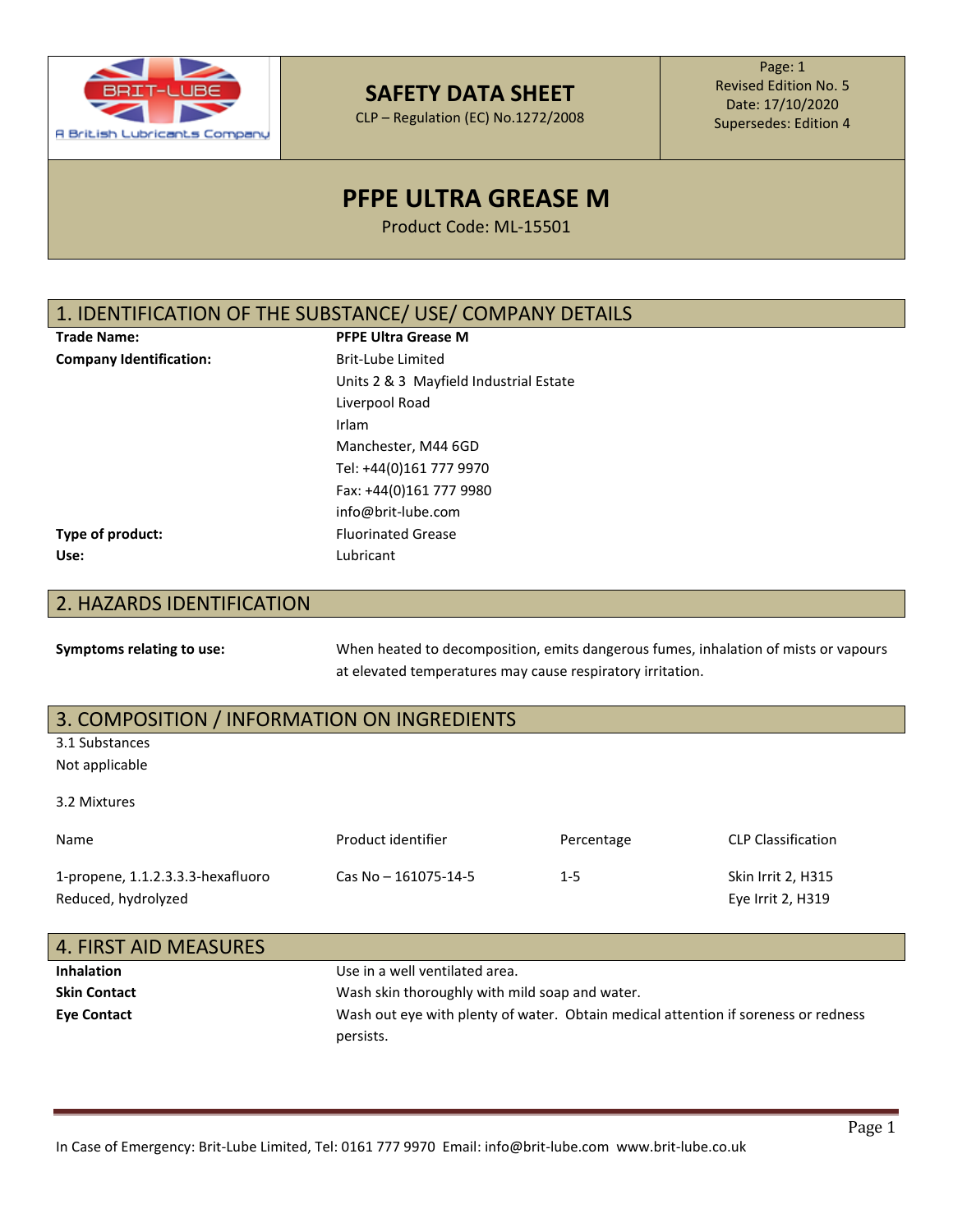## 5. FIRE FIGHTING MEASURES

| Prevention                          | Not flammable. Product does not burn                                              |
|-------------------------------------|-----------------------------------------------------------------------------------|
| <b>Extinguishing Media</b>          | Foam, Powder, Sand all extinguishing media can be used                            |
| <b>Surrounding Fires</b>            | Use water spray to cool containers                                                |
| <b>Specific Hazards</b>             | Under fire conditions, hazardous fumes will be present                            |
| <b>Protection for Fire-Fighters</b> | Do not enter fire area without Proper Protective Equipment, including respiratory |
|                                     | equipment.                                                                        |
| <b>Special procedures</b>           | Exercise caution when entering any lubricant or chemical fire.                    |

| <b>6. ACCIDENTAL RELEASE MEASURES</b> |                                                                                                                 |
|---------------------------------------|-----------------------------------------------------------------------------------------------------------------|
| <b>General Precautions</b>            | May be slippery if spilled. Remove from ignition sources. Do not breath fumes or<br>vapours from decomposition. |
| <b>Personal Precautions</b>           | Avoid contact with skin and eyes. No Smoking. Clean up crews should wear proper<br>Protective Equipment.        |
| <b>Environmental Precautions</b>      | Prevent entry to sewers and public water ways. Notify authorities if product enters<br>sewers or public waters  |
| Clean up methods                      | Collect spill and put in appropriate container.                                                                 |

| 7. HANDLING AND STORAGE |                                                                                         |
|-------------------------|-----------------------------------------------------------------------------------------|
| <b>GENERAL</b>          | Ensure there is adequate ventilation. Avoid all unnecessary exposure to naked flames or |
|                         | potential fire risks. No Smoking.                                                       |
| <b>STORAGE</b>          | Store in tightly sealed containers, away from heat, sparks, open flames. Store in cool, |
|                         | dry well ventilated areas.                                                              |
| <b>HANDLING</b>         | Ensure prompt removal from eyes, skin, clothing. Wash hands and other exposed areas     |
|                         | with mild soap and water before you eat, drink or smoke, leave work. Keep away from     |
|                         | food, drink. Keep out of reach of children.                                             |

# 8. EXPOSURE CONTROLS / PERSONAL PROTECTION<br>PERSONAL PROTECTION

| <b>PERSONAL PROTECTION</b>    |                                                                                                                                  |
|-------------------------------|----------------------------------------------------------------------------------------------------------------------------------|
| <b>Respiratory Protection</b> | No special respiratory protection equipment is recommended under normal conditions<br>of use, if used with adequate ventilation. |
| <b>Hand Protection</b>        | Wear Barrier Cream, if repeated or prolonged contact wear protective clothes                                                     |
| <b>Skin Protection</b>        | In the case of possible repeated skin contact wear protective clothing                                                           |
| <b>Eye Protection</b>         | Eye protection is only necessary where liquid could be splashed or sprayed                                                       |
| Ingestion                     | When using do not eat, drink or smoke                                                                                            |

| 9. PHYSICAL AND CHEMICAL PROPERTIES |                             |
|-------------------------------------|-----------------------------|
| Physical state at 20°C              | <b>Buttery Grease</b>       |
| Colour                              | Dark grey                   |
| Odour                               | <b>Odourless</b>            |
| pH value                            | Not applicable              |
| Solubility in Water (vol/vol)       | Material insoluble in water |
| <b>Decomposition point</b>          | $>290^{\circ}$ C            |
| <b>Density</b>                      | 1.96 @ 20°C                 |